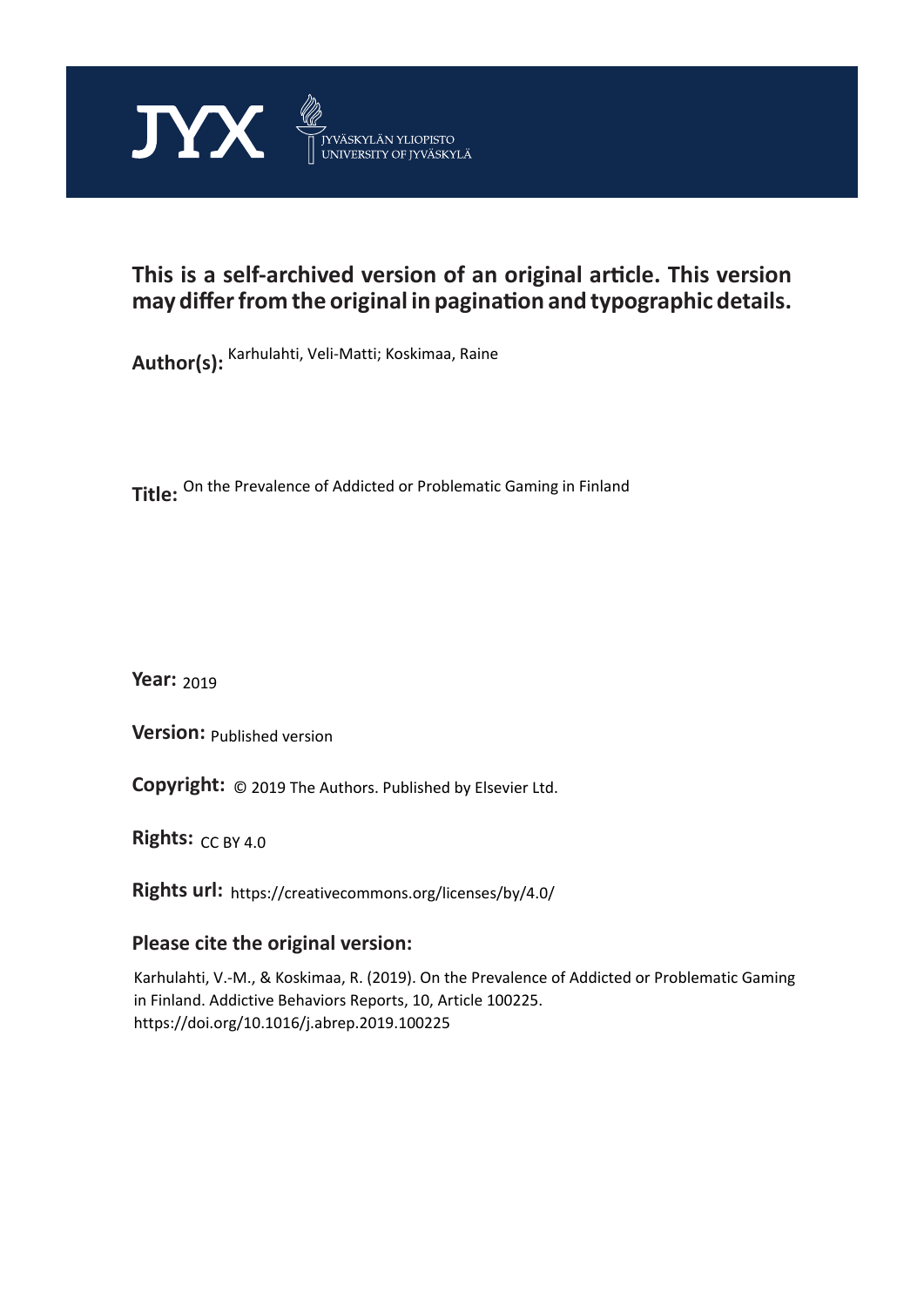Contents lists available at [ScienceDirect](http://www.sciencedirect.com/science/journal/23528532)



### Addictive Behaviors Reports



journal homepage: [www.elsevier.com/locate/abrep](https://www.elsevier.com/locate/abrep)

## On the Prevalence of Addicted or Problematic Gaming in Finland

 $\frac{N}{2}$ 

Veli-Matti Karhulahti<sup>[a,](#page-1-0)[b](#page-1-1),</sup>\*, R[a](#page-1-0)ine Koskimaa<sup>a</sup>

<span id="page-1-0"></span><sup>a</sup> University of Jyväskylä, Finland

<span id="page-1-1"></span>**b** University of Turku, Finland

#### ARTICLE INFO

Keywords:

ABSTRACT

We bring attention to a notable unreported "gaming addiction" or "problem gaming" prevalence data set that adds significantly to both the DSM-5′s call for further Internet Gaming Disorder research as well as many other scientific encouragements for more wide-ranging reports on the topic.

Gaming disorder Internet gaming disorder Prevalence Finland

Videogame play is entering the addiction discourse via both the Diagnostic and Statistical Manual of Mental Disorders (DSM-5) ([American](#page-2-0) [Psychiatric Association, 2013\)](#page-2-0) and the International Classification of Diseases (ICD-11) ([World Health Organization, 2019\)](#page-2-1), the former of which classifies the issue as a condition for further study under the label "Internet Gaming Disorder" (IGD). This has spawned plenty of nonacademic (for a review see [King, 2018](#page-2-2)) as well as academic criticism, the latter of which is aptly summarized by a recent paper from 37 scholars ([van Rooij et al., 2018](#page-2-3)).

One of the key criticisms (re)raised by the multi-authored paper is the imbalance of related data and its lack of cultural width. As an example, the scholars reference a data set from Singapore that has been used in upward of 19 publications, some of which have been problematized for their research practices (see [Przybylski & Weinstein,](#page-2-4) [2019; Ferguson & Wang, 2019\)](#page-2-4). Ultimately, the scholars conclude that in "countries where excessive gaming is perceived to be a problem, it may be more appropriate to seek solutions on a domestic level [which] would enable cultural and context-specific considerations" [\(van Rooij](#page-2-3) [et al., 2018, 5\)](#page-2-3)

Accordingly, we would like to bring attention to a notable unreported data set that adds to both the APA's ([American Psychiatric](#page-2-0) [Association, 2013](#page-2-0)) call for further IGD research as well as the encouragement by [van Rooij et al. \(2018\)](#page-2-3) for more wide-ranging reports on the topic.

In 2015, Finland's National Institute for Health and Welfare (THL), aided by the Population Register Centre, conducted a representative survey related to local gambling practices ([Salonen & Raisamo, 2015](#page-2-5)). While the objective of the survey (systematic random sampling  $N = 4511$ ) was to chart gambling issues, it also included five questions related to non-gambling gaming:

- 1. Have you played video, computer, or mobile games in the past 12 months?
- 2. How often have you played these games?
- 3. How many hours have you played in the last 7 days?
- 4. How many hours have you played in the last 30 days?
- 5. How often have you felt that playing video, computer, or mobile games could be a problem for you in the past 12 months?

These questions were not discussed in THL's final report. While all the survey data was donated to the Finnish Social Science Data Archive for open use, to our knowledge, no publication has drawn from the mentioned five items in the sample. We thus provide a summary of the local gaming figures, including derived Finnish prevalence rates of the related "gaming addiction" or "problem gaming." Clearly, a one-item measure of gaming problems (Question 5) is suboptimal for producing reliable scientific evidence in many ways; however, with this limitation considered, rather than claiming the above as reliable scientific evidence for "gaming addiction" or "problem gaming" in general, we present the results as local findings that may be useful for other scholars and future research as a distinct regional instance.

Altogether, 2009 respondents (45 percent of all respondents) reported having played videogames in the past 12 months. These gamers answered the fifth question with the below distribution:

- a) Never (1808)
- b) Sometimes (171)
- c) Often (16)
- d) Almost always (13)

In the present Finnish data, those who reported having problems

<span id="page-1-2"></span>⁎ Corresponding author.

E-mail addresses: [vmmkar@utu.](mailto:vmmkar@utu.fi)fi (V.-M. Karhulahti), [raine.koskimaa@jyu.](mailto:raine.koskimaa@jyu.fi)fi (R. Koskimaa).

<https://doi.org/10.1016/j.abrep.2019.100225>

Received 21 August 2019; Received in revised form 17 September 2019; Accepted 25 September 2019 Available online 06 November 2019

2352-8532/ © 2019 The Authors. Published by Elsevier Ltd. This is an open access article under the CC BY license (http://creativecommons.org/licenses/BY/4.0/).